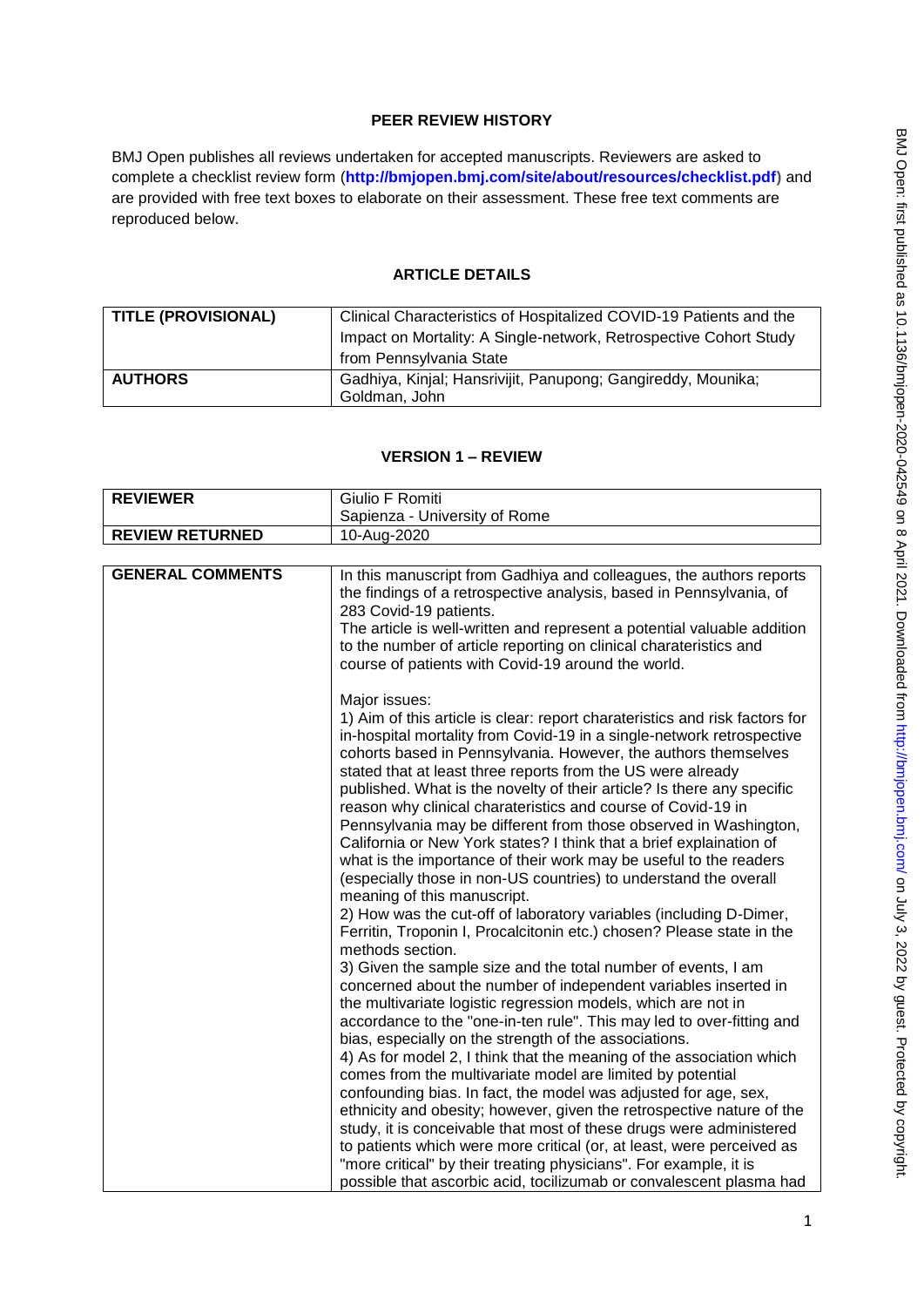| been given to patients requiring intensive support, this in turn<br>influencing the association between the treatments received and the<br>outcomes (in-hospital mortality).<br>I suggest the authors to repeat the analysis adjusting for<br>comorbidities and variables which are at least "proxies" for severity<br>(e.g. ICU admission, need for invasive ventilation etc.). This is<br>extremely important to understand the true extent of the associations<br>which come from multivariate models. This is also important for<br>other models reported (especially, models 3, 4 and 5).<br>5) Caution is recommended in the discussion and conclusion when<br>commenting on the results of the study. Page 17,<br>"Hydroxychloroquine, ascorbic acid, zinc supplementation, and<br>corticosteroids therapy were not recommended due to increased<br>mortality risk" is way far from being demonstrated by a small<br>retrospective study, given all the limitations. This sentence should be<br>thoroughly amended to reflect the speculative nature of the findings<br>presented. Similar edits are required in the discussion section (see<br>for example page 16, "our cohort demonstrated that remdesivir and<br>tocilizumab [] and there was no significant imporevement in<br>hospital length of stay []). Please try to use more caution,<br>according to the nature of this study.<br>6) The authors may want to update their bibliographic search in<br>order to reference some articles that were recently published and<br>may deserve discussion, according to their results and in<br>comparison to those reported in this article (see for example:<br>https://www.nejm.org/doi/full/10.1056/NEJMoa2019014) |
|----------------------------------------------------------------------------------------------------------------------------------------------------------------------------------------------------------------------------------------------------------------------------------------------------------------------------------------------------------------------------------------------------------------------------------------------------------------------------------------------------------------------------------------------------------------------------------------------------------------------------------------------------------------------------------------------------------------------------------------------------------------------------------------------------------------------------------------------------------------------------------------------------------------------------------------------------------------------------------------------------------------------------------------------------------------------------------------------------------------------------------------------------------------------------------------------------------------------------------------------------------------------------------------------------------------------------------------------------------------------------------------------------------------------------------------------------------------------------------------------------------------------------------------------------------------------------------------------------------------------------------------------------------------------------------------------------------------------------------|
| Minor Issues:<br>1) Page 4: Limitation bullet points are maybe too scarce. Please try<br>to expand these.<br>2) Page 5: is there any updated data on US mortality from Covid-19<br>and number of total cases in Pennsylvania? If so, please update in<br>the manuscript.<br>3) Methods section (page 8): "An 95% CI greater than 1.0 or less<br>than 1.0 is considered statistically significant". This sentence may be<br>unclear to unexperienced reader. Please try to restate this definition<br>in order to improve clarity.<br>4) What was the assay used for the Troponin I measurement?<br>please report in the methods section.<br>5) Synthetic measures of illness severity (for example, SOFA) were<br>not reported in the manuscript, and according to outcomes. Although<br>not essentials, I think that they could be calculated according to data<br>available. Reporting this measures would be useful for readers to<br>understand difference of severity at presentation and their<br>prognostic implications; also, this variables may be used as an<br>adjustement in the multiavariate models.<br>6) Some small English edits are required (see for example page 16,<br>"[] hospital length of stay between in patients receivend these<br>drugs" seems to me that "in" should be removed; etc.)<br>7) ref #43 should be updated to this:<br>https://www.nejm.org/doi/full/10.1056/NEJMoa2021436                                                                                                                                                                                                                                                                                                            |

| <b>REVIEWER</b>         | <b>Mark Rutherford</b>                                               |
|-------------------------|----------------------------------------------------------------------|
|                         | University of Leicester, UK                                          |
| <b>REVIEW RETURNED</b>  | 24-Aug-2020                                                          |
|                         |                                                                      |
| <b>GENERAL COMMENTS</b> | This paper studies the patient characteristics of individuals        |
|                         | hospitalised with COVID-19 and tries to evaluate predictors of       |
|                         | mortality amongst those patients. The paper is observational in      |
|                         | nature, covered a specific hospital network, and by its nature has a |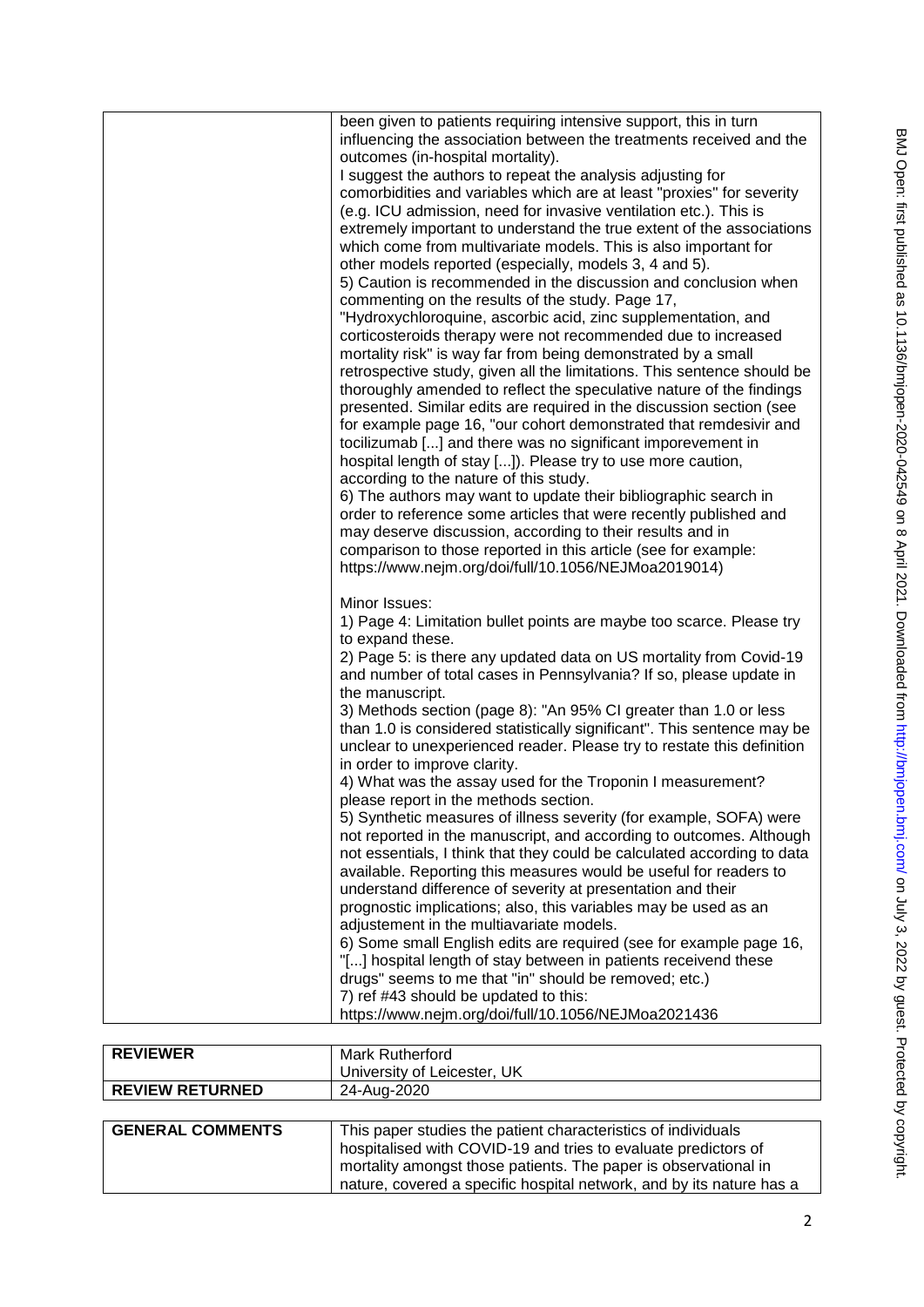| selective sample of individuals that required hospitalisation.<br>Therefore, care should be made over generalising any inferences -<br>there will be clearly be a selective population to start with.                                                                                                                                                                                                                                                                                                                                                                                                                                                                                                                                                                                                                                                                                                                                                                                                                                                                                                                                                                                                                                                                                                                                                                                                                                                                                                                                                                                                                                                                                                                                                                                                                                                                                                                                                                                                                                                                                                                                                                                                                                                                                                                                                                                                                                                                           |
|---------------------------------------------------------------------------------------------------------------------------------------------------------------------------------------------------------------------------------------------------------------------------------------------------------------------------------------------------------------------------------------------------------------------------------------------------------------------------------------------------------------------------------------------------------------------------------------------------------------------------------------------------------------------------------------------------------------------------------------------------------------------------------------------------------------------------------------------------------------------------------------------------------------------------------------------------------------------------------------------------------------------------------------------------------------------------------------------------------------------------------------------------------------------------------------------------------------------------------------------------------------------------------------------------------------------------------------------------------------------------------------------------------------------------------------------------------------------------------------------------------------------------------------------------------------------------------------------------------------------------------------------------------------------------------------------------------------------------------------------------------------------------------------------------------------------------------------------------------------------------------------------------------------------------------------------------------------------------------------------------------------------------------------------------------------------------------------------------------------------------------------------------------------------------------------------------------------------------------------------------------------------------------------------------------------------------------------------------------------------------------------------------------------------------------------------------------------------------------|
| I have some comments on the manuscript.                                                                                                                                                                                                                                                                                                                                                                                                                                                                                                                                                                                                                                                                                                                                                                                                                                                                                                                                                                                                                                                                                                                                                                                                                                                                                                                                                                                                                                                                                                                                                                                                                                                                                                                                                                                                                                                                                                                                                                                                                                                                                                                                                                                                                                                                                                                                                                                                                                         |
| Major comment:<br>1. A lot of mortality percentages are given in the Introduction, but it's<br>not clear what these values actually mean. You need to tie down<br>what these values refer to. Who are the populations? What is the<br>follow-up etc. etc.? It's not clear the numbers are fairly comparable<br>as it stands.<br>2. How many people do each of the exclusions relate to? Are there<br>not trial participants for treatments relating to COVID being excluded<br>or not? Is not including trial patients dangerous - how many does<br>this exclude? Some further details are needed.<br>3. Need to state the outcome clearly in the logistic regression. How<br>did you handle the fact that some individuals had shorter follow-up<br>and therefore less potential to contribute an event or was everyone<br>followed up for a fixed minimum period? Are there important<br>interaction effects that need to be considered in the models as<br>opposed to just main effects?<br>4. What is the purpose of models 1-5? Need some more clarity on<br>what the purpose of the models are. Is the plan to have one specific<br>exposure of interest and then to adjust for confounders? Need some<br>clarity over exactly what is of interest from each of the models to<br>assess whether they are constructed and adjusted correctly.<br>5. What about the difference in characteristics between the ICU<br>patients and not for the K-M plots? Obviously, this pattern is fairly<br>expected given the severe cases are being separated off.<br>6. I don't follow the bootstrap analysis. More details are needed - do<br>you just predict from your model and move the sample size up to a<br>larger number?<br>7. You mention confounding a lot - but what's your main exposure of<br>interest in that case? I still don't follow the purpose of the modelling<br>in that sense.<br>8. "Multiple risk factors for in-hospital death were identified.<br>Hydroxychloroquine, ascorbic acid, zinc supplementation, and<br>corticosteroids therapy were not recommended due to increased<br>mortality risk." - this is a fairly dangerous conclusion to be making.<br>I'm not sure you can assume you are comparing like with like in any<br>of these comparisons whether you think the model is helping in that<br>regard or not. You are saying risk factors, rather than trying to say<br>anything causal, but there's an implication in the conclusion here of |
| causality.                                                                                                                                                                                                                                                                                                                                                                                                                                                                                                                                                                                                                                                                                                                                                                                                                                                                                                                                                                                                                                                                                                                                                                                                                                                                                                                                                                                                                                                                                                                                                                                                                                                                                                                                                                                                                                                                                                                                                                                                                                                                                                                                                                                                                                                                                                                                                                                                                                                                      |
| Some minor clarifications:                                                                                                                                                                                                                                                                                                                                                                                                                                                                                                                                                                                                                                                                                                                                                                                                                                                                                                                                                                                                                                                                                                                                                                                                                                                                                                                                                                                                                                                                                                                                                                                                                                                                                                                                                                                                                                                                                                                                                                                                                                                                                                                                                                                                                                                                                                                                                                                                                                                      |
| "There was no significant difference in mean hospital stay between<br>survivors and non-survivors." - is this a useful statistic? One of the<br>groups is obviously curtailed by death.                                                                                                                                                                                                                                                                                                                                                                                                                                                                                                                                                                                                                                                                                                                                                                                                                                                                                                                                                                                                                                                                                                                                                                                                                                                                                                                                                                                                                                                                                                                                                                                                                                                                                                                                                                                                                                                                                                                                                                                                                                                                                                                                                                                                                                                                                         |
| "Clinical risk factors that were significant from standard analyses " -<br>what does this mean?                                                                                                                                                                                                                                                                                                                                                                                                                                                                                                                                                                                                                                                                                                                                                                                                                                                                                                                                                                                                                                                                                                                                                                                                                                                                                                                                                                                                                                                                                                                                                                                                                                                                                                                                                                                                                                                                                                                                                                                                                                                                                                                                                                                                                                                                                                                                                                                 |
| "In our analysis, the cumulative survival declined with increasing<br>length of hospital stay" - This has to stay constant or go down<br>obviously - what is this sentence trying to say?                                                                                                                                                                                                                                                                                                                                                                                                                                                                                                                                                                                                                                                                                                                                                                                                                                                                                                                                                                                                                                                                                                                                                                                                                                                                                                                                                                                                                                                                                                                                                                                                                                                                                                                                                                                                                                                                                                                                                                                                                                                                                                                                                                                                                                                                                       |
| Page 5. Line 1. What do you mean when you say "mortality of 5% in                                                                                                                                                                                                                                                                                                                                                                                                                                                                                                                                                                                                                                                                                                                                                                                                                                                                                                                                                                                                                                                                                                                                                                                                                                                                                                                                                                                                                                                                                                                                                                                                                                                                                                                                                                                                                                                                                                                                                                                                                                                                                                                                                                                                                                                                                                                                                                                                               |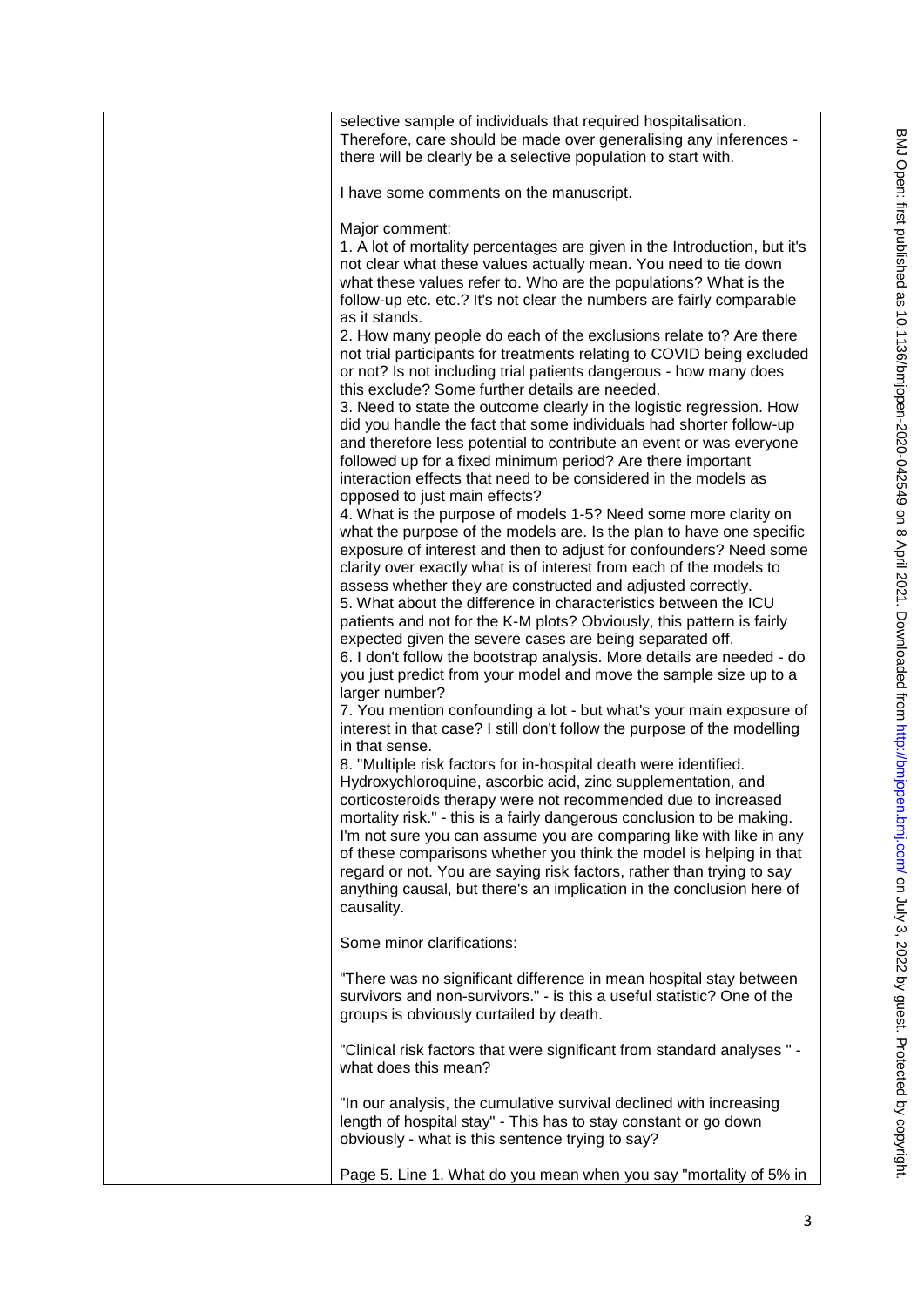| the US"? What does this number actually represent? |  |
|----------------------------------------------------|--|
|----------------------------------------------------|--|

## **VERSION 1 – AUTHOR RESPONSE**

Reviewer 1:

In this manuscript from Gadhiya and colleagues, the authors report the findings of a retrospective analysis, based in Pennsylvania, of 283 Covid-19 patients.

The article is well-written and represent a potential valuable addition to the number of articles reporting on clinical characteristics and course of patients with Covid-19 around the world.

### Major issues:

1) Aim of this article is clear: report characteristics and risk factors for in-hospital mortality from Covid-19 in a single-network retrospective cohort based in Pennsylvania. However, the authors themselves stated that at least three reports from the US were already published. What is the novelty of their article? Is there any specific reason why clinical characteristics and course of Covid-19 in Pennsylvania may be different from those observed in Washington, California or New York states? I think that a brief explanation of what is the importance of their work may be useful to the readers (especially those in non-US countries) to understand the overall meaning of this manuscript. A: Thank you for your comment. Our study is unique from others in several aspects. First, studies from Washington and California were reported early in the pandemic. The sample size was small in Washington study and novel therapies, such as remdesivir, tocilizumab, convalescent plasma, or steroids were not available during both studies. Second, although a landmark study from New York has its strength over these limitations, individual patient charts were not reviewed. Thus, multivariate analyses or survival analyses were not performed in this study. Moreover, our patient population is different from New York cohort, that is, our population is older and has more CKD and diabetes. We have also edited the manuscript by adding "Although the characteristics of hospitalized COVID-19 patients have been reported in other states, there are some limitations that preclude the generalization of the results toward our patient population. Studies from Washington and California were conducted in pre-remdesivir era and multivariate analysis was not performed in the New York City cohort. The association between clinical characteristics and in-hospital mortality in the U.S. population have not been clearly established." in the Introduction. Moreover, we edited the last sentence of Introduction to expand the aim of study toward a global aspect, rather than just in the United States; "In this retrospective cohort, we aimed to demonstrate the clinical characteristics of COVID-19 patients, treatment outcomes and the impact on in-hospital mortality in an ethnically diverse population.".

2) How was the cut-off of laboratory variables (including D-Dimer, Ferritin, Troponin I, Procalcitonin etc.) chosen? Please state in the methods section.

A: Due to a severe shortage of word count in the main text, the cutoff for each variable is provided in Supplemental Document 1. We added "Supplemental Documents 1 summarizes the description of each variable in our cohort as well as the cutoff values for each variable." under Data Collection section for the readers. In brief, laboratory findings were recorded: leukocytosis (white blood cells count > 9,500/ $\Box$ L), leukopenia (white blood cells count < 3,900/ $\Box$ L), lymphocytopenia (absolute lymphocytes count <  $600/\Box L$ ), thrombocytosis (platelets > 400,000/ $\Box L$ ), and thrombocytopenia (platelets < 140,000/ $\Box$ L), respiratory acidosis (arterial pH < 7.35 and arterial partial pressure of CO2 > 45 mmHg), transaminitis (alanine transaminase > 3 times of upper normal limit). Serum creatinine (mg/dL) was measured by enzymatic assay. Elevation of serum D-dimer (> 500 ng/mL), ferritin (> 336 ng/mL) lactate dehydrogenase (LDH; > 200 U/L), C-reactive protein (> 1 mg/dL), procalcitonin (> 0.25 ng/mL), and troponin I (> 0.03 ng/mL). Each cutoff is referenced from the National Reference Laboratory (LabCorp).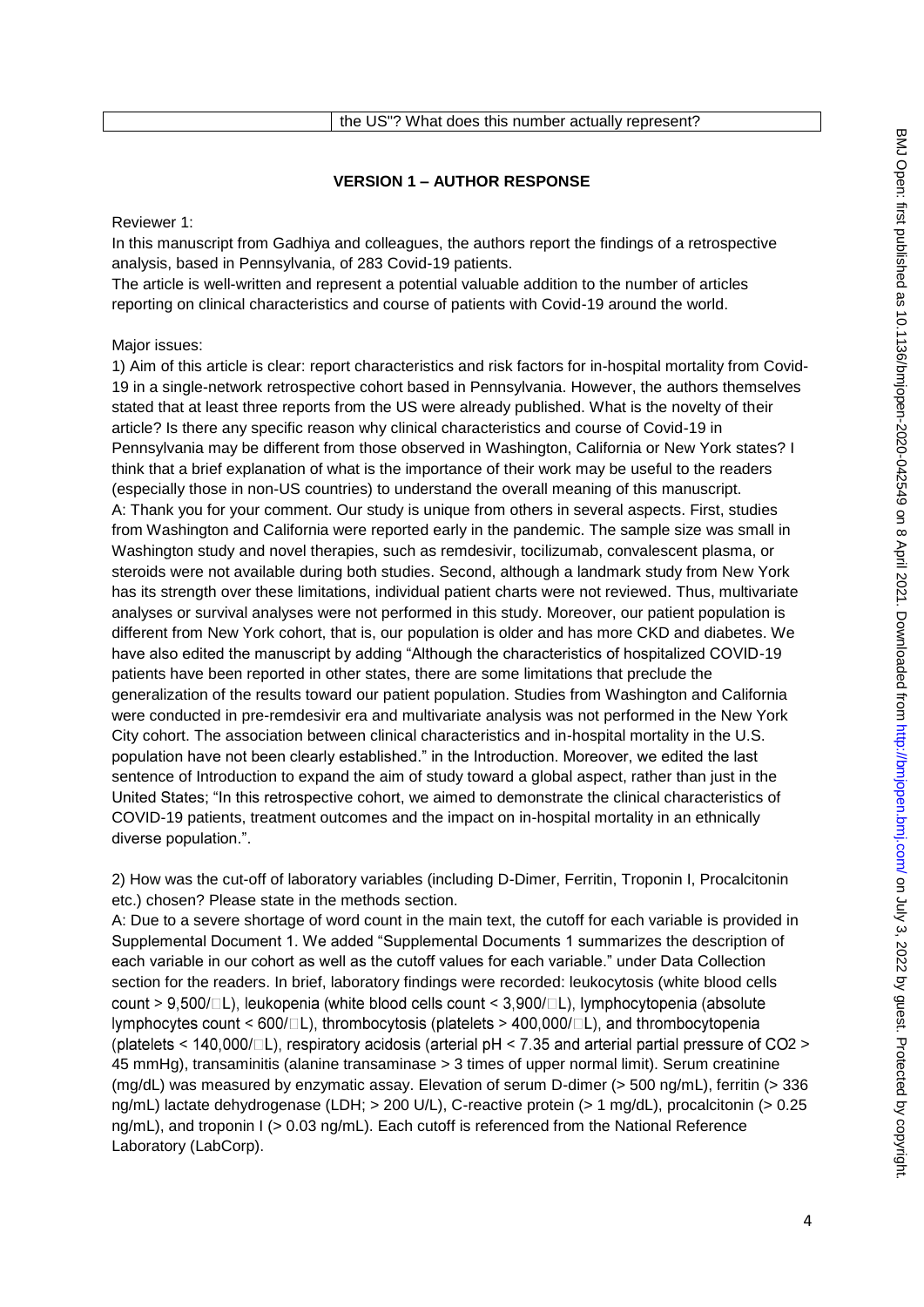3) Given the sample size and the total number of events, I am concerned about the number of independent variables inserted in the multivariate logistic regression models, which are not in accordance to the "one-in-ten rule". This may lead to over-fitting and bias, especially on the strength of the associations.

A: Thank you for comment. We understand that in some occasions, we have analyzed the data that were beyond the one-in-ten rule. However, several newer studies have started to report the associations when the number of events per variable is less than 10. We believe this conduct is as of result from McCulloch et al. (https://doi.org/10.1093/aje/kwk052) and Smeden et al. (https://dx.doi.org/10.1186%2Fs12874-016-0267-3). We apologize that we cannot re-analyze the whole results to fit under one-in-ten rule, however we have added a statement under Discussion to make the readers aware of this limitation, "Furthermore, our binary logistic regression analyses may not strictly follow the one-in-ten rule which may lead to over-fitting effect. However, our statistical rationale is supported by newer simulation studies by McCulloch et al. and Smeden et al."

4) As for model 2, I think that the meaning of the association which comes from the multivariate model are limited by potential confounding bias. In fact, the model was adjusted for age, sex, ethnicity and obesity; however, given the retrospective nature of the study, it is conceivable that most of these drugs were administered to patients which were more critical (or, at least, were perceived as "more critical" by their treating physicians". For example, it is possible that ascorbic acid, tocilizumab or convalescent plasma had been given to patients requiring intensive support, this in turn influencing the association between the treatments received and the outcomes (in-hospital mortality). I suggest the authors to repeat the analysis adjusting for comorbidities and variables which are at least "proxies" for severity (e.g. ICU admission, need for invasive ventilation etc.). This is extremely important to understand the true extent of the associations which come from multivariate models. This is also important for other models reported (especially, models 3, 4 and 5).

A: Thank you for your kind suggestion. We have adopted and applied your recommendations to the analyses. Model 2 to 5 were now adjusted for "ICU admission" and "the need for oxygen therapy". The latter includes all modes of O2 delivery e.g. mechanical ventilation, NIPPV, high-flow nasal cannula, etc. We used these variables as surrogates for severity like you recommended. The results are quite interesting. We found like hydroxychloroquine, ascorbic acid, zinc, convalescent plasma, steroids, and arrhythmias were NO longer associated with mortality. This has made our Discussion easier. The manuscript was updated according to the revised results in Abstract, Results, Discussion, and Conclusion. We really appreciate your recommendations to improve the quality of our research.

5) Caution is recommended in the discussion and conclusion when commenting on the results of the study. Page 17, "Hydroxychloroquine, ascorbic acid, zinc supplementation, and corticosteroids therapy were not recommended due to increased mortality risk" is way far from being demonstrated by a small retrospective study, given all the limitations. This sentence should be thoroughly amended to reflect the speculative nature of the findings presented. Similar edits are required in the discussion section (see for example page 16, "our cohort demonstrated that remdesivir and tocilizumab [...] and there was no significant improvement in hospital length of stay [...]). Please try to use more caution, according to the nature of this study.

A: Thank you for your suggestions. We have deleted the old statement as our results were updated. The conclusions were changed to, "In conclusion, COVID-19 is a serious condition with a significant in-hospital mortality rate. Multiple risk factors for in-hospital death were identified. Increasing SOFA score, AKI and ARDS are significant risk factors for increased death in critically ill patients." Similarly, we have made some changes to the statement on remdesivir and tocilizumab to soften the interpretation of results, "We have observed that remdesivir and tocilizumab were not associated with mortality and there was no significant improvement in hospital length of stay between in patients receiving these drugs. However, given the observational, non-randomized design of this study, it is difficult to determine the efficacy of such treatment."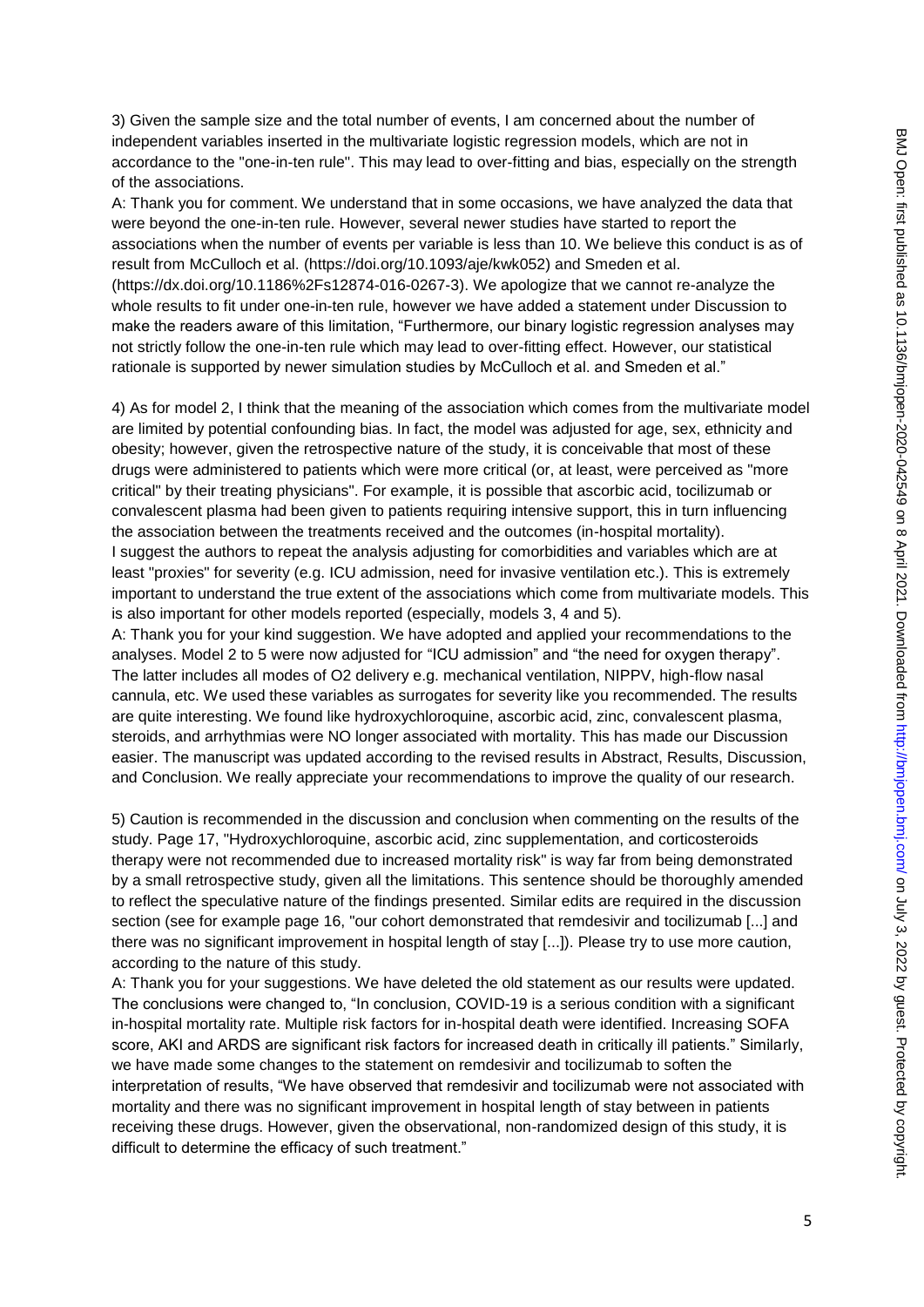6) The authors may want to update their bibliographic search in order to reference some articles that were recently published and may deserve discussion, according to their results and in comparison to those reported in this article (see for example:

https://www.nejm.org/doi/full/10.1056/NEJMoa2019014)

A: Thank you for your suggestions. This article is fairly new and we appreciate your recommendation. We did not see this article when we wrote up the manuscript. The reference was added and discussed in the Discussion: "Later, the efficacy of hydroxychloroquine with or without azithromycin has been demonstrated in a recent multicenter, randomized, open-label, controlled trial in hospitalized patients with mild-to-moderate COVID-19. In this study, the authors found that the use of hydroxychloroquine, alone or with azithromycin did not improve the clinical outcome at 15 days compared to the standard treatment."

### Minor Issues:

1) Page 4: Limitation bullet points are maybe too scarce. Please try to expand these.

A: Thank you for your comment. The editor has suggested the same point. We have added more limitations into this section. However, please note that the editorial office has limited us to provide only 5 bullets to include both strengths and limitations to this section.

2) Page 5: is there any updated data on US mortality from Covid-19 and number of total cases in Pennsylvania? If so, please update in the manuscript.

A: We have updated the numbers as of August 29th, 2020 and I quote, "…rapidly escalated to 216 countries within five months with the highest number of infected cases in the United States. As of August 29th, 2020, the reported cumulated number of confirmed cases in the United States was close to 6 million with a mortality rate of 3.09%." The data for the state of Pennsylvania is mentioned in the third paragraph of Introduction, "As of August 29th, 2020, the Pennsylvania Department of Health has announced more than 129,056 confirmed cases of COVID-19 leading to 7,671 deaths, making Pennsylvania the 13th state with the highest confirmed cases."

3) Methods section (page 8): "An 95% CI greater than 1.0 or less than 1.0 is considered statistically significant". This sentence may be unclear to unexperienced reader. Please try to restate this definition in order to improve clarity.

A: Thank you. We have modified the statement to make it more clear, "The analysis is considered statistically significant if the 95% CI crosses 1.0." The reference was also added for readers who are interested in.

4) What was the assay used for the Troponin I measurement? please report in the methods section. A: We have clarified our chemistry lab and we use Troponin I assay (the company name is Beckman Coulter DxI). We have added this information in Supplemental Document 1 as well. Please note that the cutoff value for each variable is determined by the National Reference Laboratory (LabCorp).

5) Synthetic measures of illness severity (for example, SOFA) were not reported in the manuscript, and according to outcomes. Although not essentials, I think that they could be calculated according to data available. Reporting this measure would be useful for readers to understand difference of severity at presentation and their prognostic implications; also, this variable may be used as an adjustment in the multivariate models.

A: Thank you for your recommendation. As we know that the SOFA score is associated with mortality in critically ill patients (JAMA, 2001), thus we went back and collected the SOFA score for our ICU patients. The SOFA score was collected on day 1 of ICU admission. The results were updated in Table 4. In brief, deceased patients had significantly higher SOFA score. We also used the SOFA score as a co-variate in the multivariate analysis. We found that AKI (OR 2.128, 95% CI 1.111-6.667;  $p = 0.034$ ) and ARDS (OR 6.410; 95% CI 2.237-18.182;  $p = 0.023$ ) are significantly predictive of inhospital mortality among patients admitted the ICU after adjusted for age, sex, ethnicity, and SOFA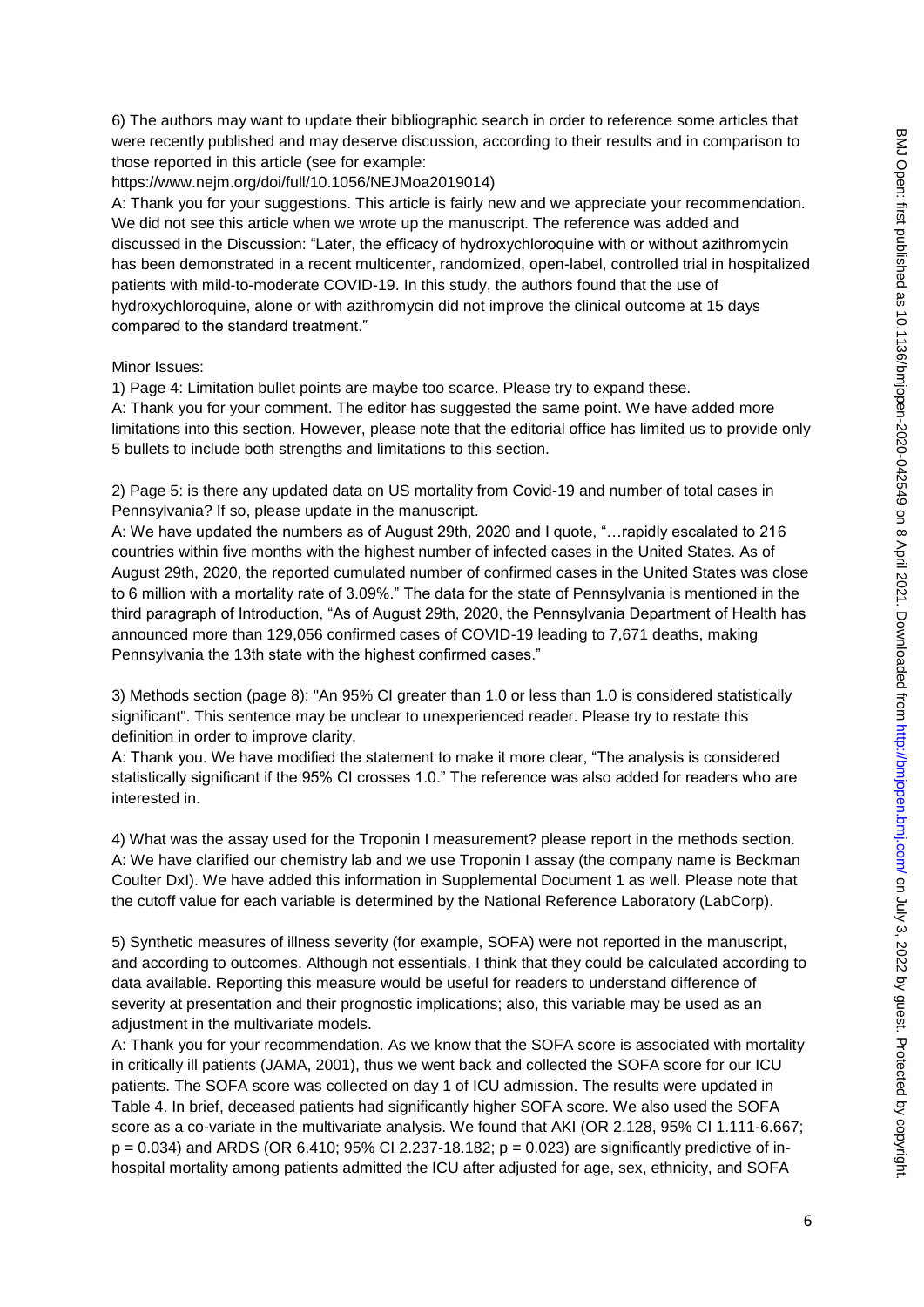score. The SOFA score itself had an odds ratio of 1.544. The Results section was updated accordingly. We would like to thank you again for such a great advice.

6) Some small English edits are required (see for example page 16, "[...] hospital length of stay between in patients received these drugs" seems to me that "in" should be removed; etc.) A: Thank you for noticing. We have corrected the typo. The correct statement is "remdesivir and tocilizumab were not associated with mortality and there was no significant improvement in hospital length of stay between patients receiving these drugs."

7) ref #43 should be updated to this: https://www.nejm.org/doi/full/10.1056/NEJMoa2021436 A: Thank you so much for your suggestion. This article was not yet published when we submitted the manuscript. We have updated reference 43 to this one as suggested.

### Reviewer 2:

This paper studies the patient characteristics of individuals hospitalised with COVID-19 and tries to evaluate predictors of mortality amongst those patients. The paper is observational in nature, covered a specific hospital network, and by its nature has a selective sample of individuals that required hospitalisation. Therefore, care should be made over generalising any inferences - there will be clearly be a selective population to start with.

I have some comments on the manuscript.

#### Major comment:

1. A lot of mortality percentages are given in the Introduction, but it's not clear what these values actually mean. You need to tie down what these values refer to. Who are the populations? What is the follow-up etc. etc.? It's not clear the numbers are fairly comparable as it stands. A: Thank you for your comments. We rearranged the paragraphs in the Introduction. We started by describing the burden and magnitude of COVID-19 in the United States. We have adjusted the sentence to make it more comprehensible as follows; "As of August 29th, 2020, the reported cumulated number of confirmed cases in the United States was close to 6 million with a mortality rate of 3.09%." Then we described the burden of disease in Pennsylvania and how our study differs from the previous cohorts. In brief, the associations between patient clinical characteristics and mortality have not been adequately demonstrated in US population. Overall, we are trying to prime the readers with the disease burden and why this study was conducted.

2. How many people do each of the exclusions relate to? Are there not trial participants for treatments relating to COVID being excluded or not? Is not including trial patients dangerous - how many does this exclude? Some further details are needed.

A: Thank you for your comment. We have revised Figure 1 to entail the excluded patients more clearly. The Results section was updated as well; "A total of 12,938 patients were identified during the study period. Thirty-nine patients were outpatient and did not require hospitalization. After excluding patients with negative PCR ( $n = 7,374$ ), duplicate medical records ( $n = 145$ ), pregnant woman ( $n = 3$ ), and clinical trial patients ( $n = 2$ ), 283 patients were included for further analysis. The flowchart of data selection from the UPMC Pinnacle COVID-19 registry is depicted in Figure 1." To answer your question, No, we do not believe that by excluding patients who are enrolled in clinical trial would have a detrimental effect on our outcome. First, there were only 2 patients who enrolled in clinical trial (convalescent plasma trial with the Mayo Clinic), which is fairly little. Second, we cannot include these patients to our study as it would violate the IRB protocol.

3. Need to state the outcome clearly in the logistic regression. How did you handle the fact that some individuals had shorter follow-up and therefore less potential to contribute an event or was everyone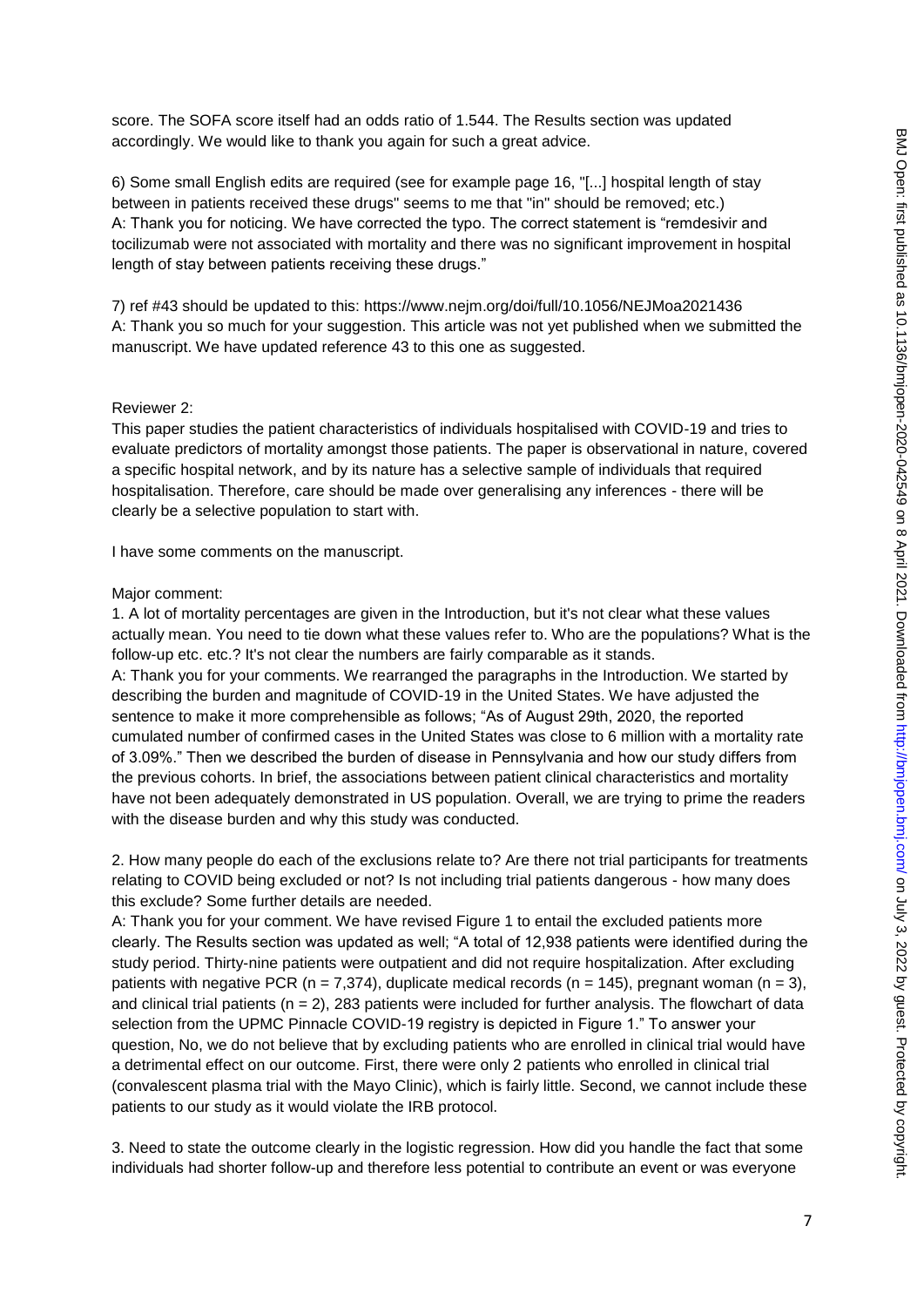followed up for a fixed minimum period? Are there important interaction effects that need to be considered in the models as opposed to just main effects?

A: Thank you for your question. The outcome for logistic regression is clear. Only "death" was put in as dependent variable. For follow-up duration, we followed everyone while they remained in the hospital. Thus, the follow-up duration is the same as "hospital stay", that is, 13.1 days. We did not have to worry about lost follow-up patients because there were none. If they were discharged within 1-2 days, that"s fine – the endpoint is clear, which is "no death". Similarly, if they died within 1-2 days, we analyzed them as "death" and we also reviewed the patient chart for more details. For interaction that could interfere with the validity of our analysis is of course, it is the confounding effect. Although we adjusted several factors that were obvious confounders, there will be some unaware factors that could contribute to the outcome. We believe every retrospective cohort would face the same limitation, thus we also mentioned this to readers in the Limitations section of Discussion.

4. What is the purpose of models 1-5? Need some more clarity on what the purpose of the models are. Is the plan to have one specific exposure of interest and then to adjust for confounders? Need some clarity over exactly what is of interest from each of the models to assess whether they are constructed and adjusted correctly.

A: Thank you for your question. Model 1 is adjusted for the baseline co-morbidities. Model 2 is adjusted for the need of oxygen therapy because the interventions included in Model 2 (azithromycin, hydroxychloroquine, ascorbic acid, zinc, tocilizumab, convalescent plasma) were usually given in patients who required oxygen therapy. Thus, we held "the need for oxygen therapy" constant in this Model to determine if these interventions were associated with death. For Model 3, respiratory acidosis, and steroids therapy are usually seen in patients with asthma, COPD, critical illnesses and who required oxygen which are obvious confounders. Thus, we adjusted this Model for "asthma/COPD"; "need for oxygen therapy"; and "ICU admission". These adjustments are in part of Reviewer 1's recommendations to determine the true association between the variables and death. Model 4, "acute kidney injury" is defined by serum creatinine. Thus, patients with CKD would be a clear confounder. That is why we adjusted the Model for "CKD"; "need for O2 therapy"; and "ICU admission" as all of these factors may contribute to death. In Model 5, "arrhythmias" is a cardiac complication, hence we adjusted for every variable that could be the confounding factor, such as CAD, heart failure, history of arrhythmia/conduction disorder, and ICU admission. We understand that some readers may have the same question, so we included a statement and Supplemental Document 2 for clarification to the readers, "The rationale for each Model adjustment in multivariate analysis is available in Supplemental Document 2."

5. What about the difference in characteristics between the ICU patients and not for the K-M plots? Obviously, this pattern is fairly expected given the severe cases are being separated off. A: Thank you for your comment. You are correct. The Kaplan-Meier curves showed that ICU patients had less survival probability than non-ICU patients. This observation is straightforward. We have analyzed two more curves as presented in Figure 2. We compared the cumulative survival in ICU vs. ICU+AKI and ICU vs. ICU+ARDS. Please note that the p-values are not statistically significant because the outcome (death) was analyzed with the duration of stay.

6. I don't follow the bootstrap analysis. More details are needed - do you just predict from your model and move the sample size up to a larger number?

A: Thank you for your question. We used bootstrap function on SPSS. Basically, what we did was, when we had a significant association between variable X and death, we clicked bootstrapping. The software uses random sampling with replacement and expands the imputed same size to 1,000 (this number was pre-entered by us). Then, we determined if this variable X remained statistically significant. In this sense, bootstrapping was used as a form of sensitivity analysis.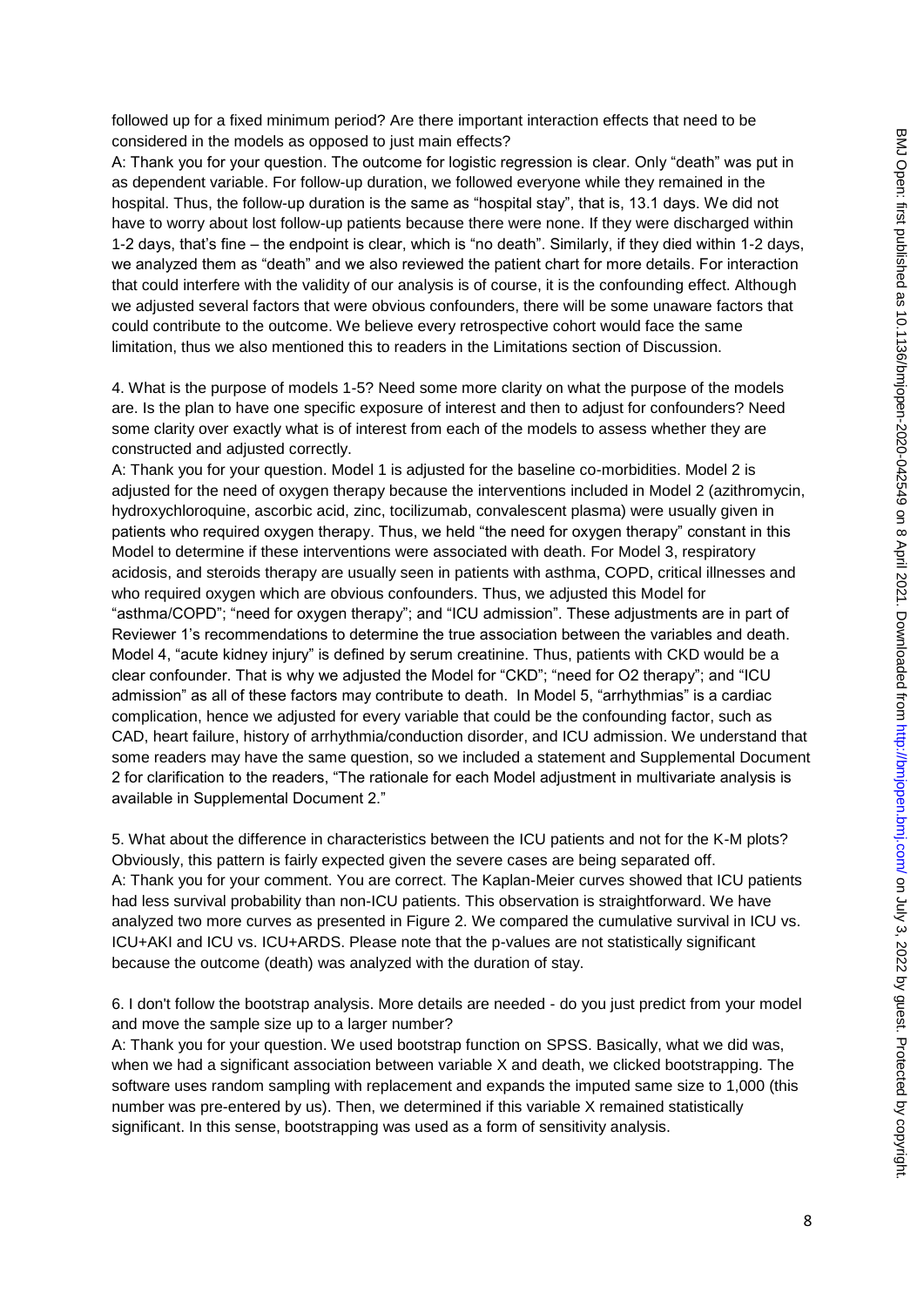7. You mention confounding a lot - but what's your main exposure of interest in that case? I still don't follow the purpose of the modelling in that sense.

A: Thank you for your comment. We are concerned about any variables that could potentially link to mortality. Our primary outcome is death and we know that several factors could result to this outcome. Thus, we developed the models of adjustments tailored for each variable. Some exposures were clear to link to mortality, so we made sure these exposures were adjusted for. We have provided the explanation of the rationale of each model for you above. Supplemental Document 2 is also available for the readers who might have the same question. We hope that you would find this document helpful as well.

8. "Multiple risk factors for in-hospital death were identified. Hydroxychloroquine, ascorbic acid, zinc supplementation, and corticosteroids therapy were not recommended due to increased mortality risk." - this is a fairly dangerous conclusion to be making. I'm not sure you can assume you are comparing like with like in any of these comparisons whether you think the model is helping in that regard or not. You are saying risk factors, rather than trying to say anything causal, but there's an implication in the conclusion here of causality.

A: Thank you for your suggestion. We have modified the conclusion as the results were revised as per Reviewer 1"s suggestions. The new statement is, "In conclusion, COVID-19 is a serious condition with a significant in-hospital mortality rate. Multiple risk factors for in-hospital death were identified. Increasing SOFA score, AKI and ARDS are significant risk factors for increased death in critically ill patients."

### Some minor clarifications:

"There was no significant difference in mean hospital stay between survivors and non-survivors." - is this a useful statistic? One of the groups is obviously curtailed by death.

A: Thank you for your suggestion. You are correct. This analysis is not so meaningful as one group is curtailed by death. Thus, we refrained from discussing on the length of stay under the Discussion part.

"Clinical risk factors that were significant from standard analyses " - what does this mean? A: Thank you for your question. Here is our clarification, "Clinical risk factors that were significant from standard analyses (Pearson's  $\square$ 2 tests, Fisher-Exact tests, t-tests) were included in univariate binary logistic regression analysis."

"In our analysis, the cumulative survival declined with increasing length of hospital stay" - This has to stay constant or go down obviously - what is this sentence trying to say?

A: Thank you for your input. We provided that statement to describe the Kaplan-Meier curve for unexperienced readers. There are no other meanings that we were trying to relay.

Page 5. Line 1. What do you mean when you say, "mortality of 5% in the US"? What does this number actually represent?

A: Thank you for your question. The flow of Introduction was rearranged. We were trying to describe the burden and severity of COVID-19 in the United States for the readers and how important it is for this research to be conducted as it adds additional knowledge to what we already know. Then the second paragraph will mention the data from the state of Pennsylvania followed by the rationale of this study.

### **VERSION 2 – REVIEW**

| <b>REVIEWER</b>        | Giulio Francesco Romiti       |
|------------------------|-------------------------------|
|                        | Sapienza - University of Rome |
| <b>REVIEW RETURNED</b> | 03-Sep-2020                   |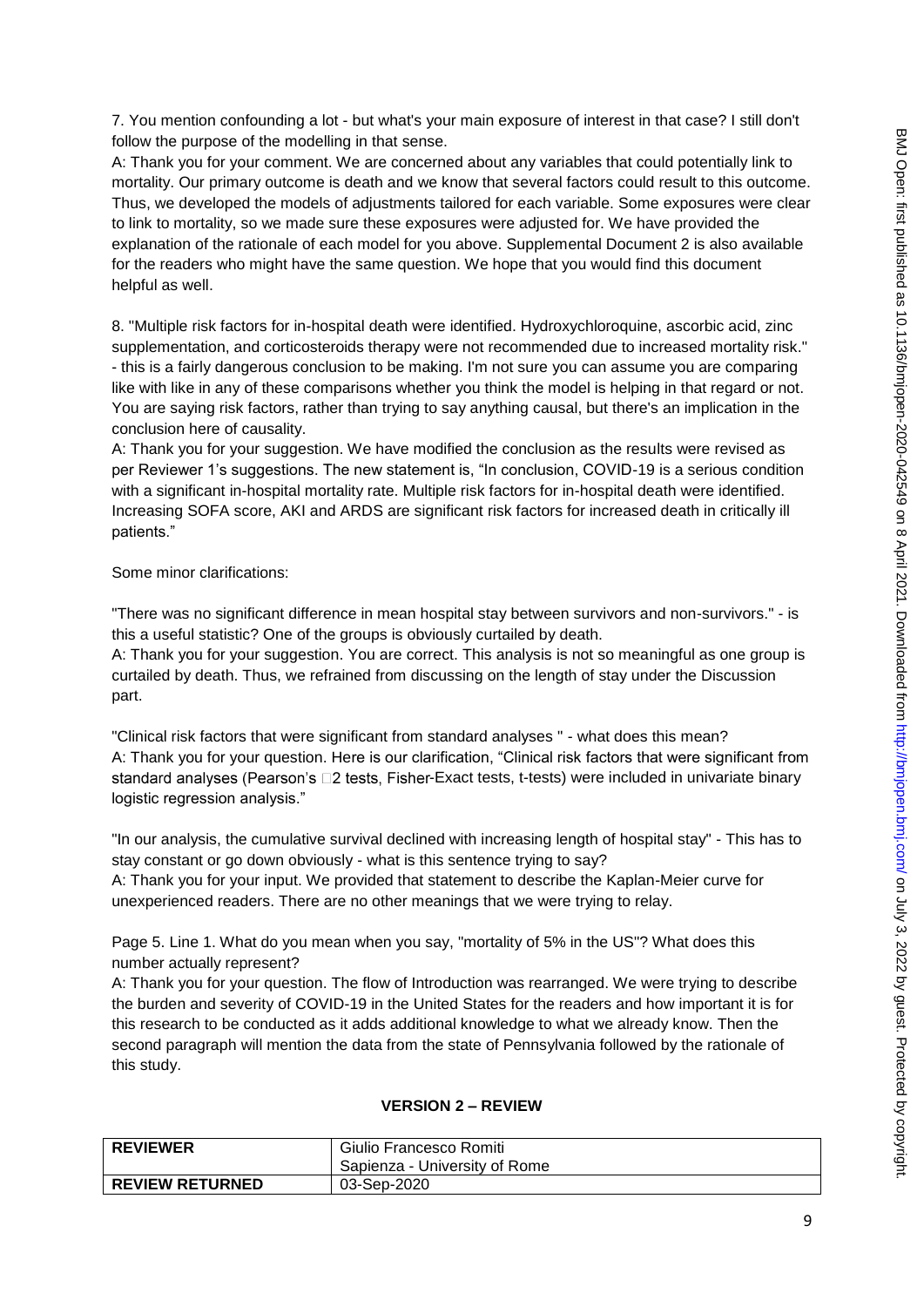| <b>GENERAL COMMENTS</b> | Thank you for the opportunity to review the revised version of this<br>manuscript. I think that the manuscript critically improved from the<br>previous round of review, and I acknowledge the large efforts that<br>the authors made to review their article.                                                                                                                                                                                                                                                                                                                                                                                             |
|-------------------------|------------------------------------------------------------------------------------------------------------------------------------------------------------------------------------------------------------------------------------------------------------------------------------------------------------------------------------------------------------------------------------------------------------------------------------------------------------------------------------------------------------------------------------------------------------------------------------------------------------------------------------------------------------|
|                         | I still have some comments:                                                                                                                                                                                                                                                                                                                                                                                                                                                                                                                                                                                                                                |
|                         | 1) Abstract: the Results paragraph may need a double check. The<br>long sentence starting with "in adjusted multivariate analysis []"<br>does not come to an end, after the list of all the variables associated<br>with mortality which finish with acute kidney injury. Also, I am aware<br>that the abstract word count may represent a limit, but the<br>significance of the relationship of these variables with the outcome<br>should be clearly expressed in the abstract. If you are not able to<br>report the p values/confidence intervals for each variable, please<br>state at least that "all were significantly associated" (or similar), if |
|                         | applicable.<br>2) Row 301-305. The first sentence ("the efficacy of<br>hydroxycholoroquine with or without azithromyicin has been<br>demonstrated in a recent multicenter []") is quite misleading, since<br>the authors themselves state that "in this study [] the use of<br>hydroxycholoroquine [] did not improve the clinical outcome". At a                                                                                                                                                                                                                                                                                                          |
|                         | first glance, readers may be confused by the first sentence, in which<br>the authors wrote that "the efficacy has been demonstrated". Please<br>change that.                                                                                                                                                                                                                                                                                                                                                                                                                                                                                               |
|                         | 3) Row 86: the term "pre-remdesivir era" may be changed to reflect<br>the fact that remdesivir was already used in selected case at the                                                                                                                                                                                                                                                                                                                                                                                                                                                                                                                    |
|                         | moment in which those studies were conducted; in its current form, a<br>reader may think that the introduction of remdesivir followed the<br>publication of those articles. The authors may want to rephrase this                                                                                                                                                                                                                                                                                                                                                                                                                                          |
|                         | passage, to reflect more precisely these temporal relationships.                                                                                                                                                                                                                                                                                                                                                                                                                                                                                                                                                                                           |

| <b>REVIEWER</b>        | <b>Mark Rutherford</b>  |
|------------------------|-------------------------|
|                        | University of Leicester |
| <b>REVIEW RETURNED</b> | 25-Sep-2020             |

| <b>GENERAL COMMENTS</b> | The authors have yet to address some of my previous comments on<br>the manuscript (see below). The authors have a useful data<br>resource to describe the characteristics of hospital patients and look<br>for some associations with mortality (but this study is observational<br>in nature, so any comparisons across groups are made difficult).<br>Also the number of variables simultaneously included with many<br>interrelationships and common pathways makes it difficult to follow<br>all the results. The clarity of the overall approach about what they<br>are then trying to do needs firming up. I have some further<br>comments:                                                                                                                             |
|-------------------------|-------------------------------------------------------------------------------------------------------------------------------------------------------------------------------------------------------------------------------------------------------------------------------------------------------------------------------------------------------------------------------------------------------------------------------------------------------------------------------------------------------------------------------------------------------------------------------------------------------------------------------------------------------------------------------------------------------------------------------------------------------------------------------|
|                         | 1 To be a confounder a variable must be considered with it's relation<br>to both the outcome and a main exposure - the authors still don't<br>clearly state what the purpose of the models are in this regard(?)<br>and therefore should be careful with the use of the word. Are they<br>simply trying to make models looking at all risk factors possible?<br>Some more careful thought about the relationships between the<br>variables might be useful - some must be highly highly correlated<br>and this could impact on the reported ORs. On that note, how does<br>Table 3 work? Are the first set of variables also included in the<br>subsequent models - surely the Odds Ratio values then change<br>when the other variables are added? Why not give all the Odds |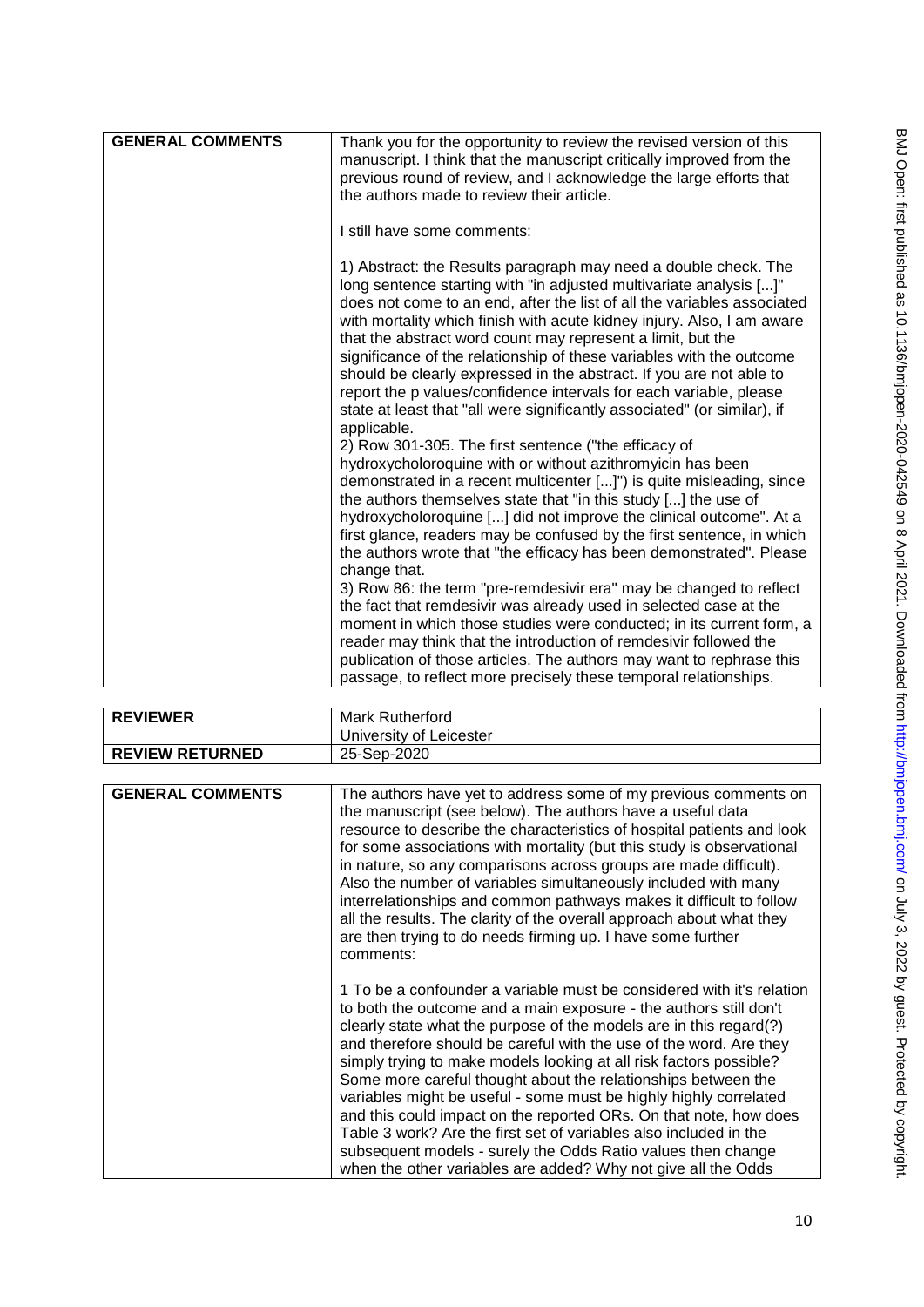| Ratios - i.e. I can't see the one for obesity or sex.                                                                                                                                                                                                                                                                                                                                                                                                          |
|----------------------------------------------------------------------------------------------------------------------------------------------------------------------------------------------------------------------------------------------------------------------------------------------------------------------------------------------------------------------------------------------------------------------------------------------------------------|
| 2 The answer surrounding the bootstrap still doesn't make sense to<br>me either. What's the purpose there, and what is this actually doing?<br>"The association of these variables and overall mortality remained<br>significant on bootstrap analysis when the sample size was imputed<br>to 1,000." Are you just simulating from the model and increasing the<br>sample size? This will only increase power, no? i don't see how this<br>validates anything? |
| 3 "In our analysis, the cumulative survival declined with increasing<br>length of hospital stay." This is still not a great description of Figure<br>2. A survival curve has to go down or stay constant, by definition.<br>Can more be added?                                                                                                                                                                                                                 |
| 4 " However, one could argue that our study has significantly smaller<br>sample size which might underestimate the actual mortality of<br>COVID-19. " Why would this be necessarily true?                                                                                                                                                                                                                                                                      |
| 5 The reports of comparisons across lengths of stay by various<br>population groups - these are all made difficult by the fact that non-<br>survivors have a curtailed length of stay by definition. Be careful<br>here.                                                                                                                                                                                                                                       |
| 6 The authors have added this sentence for clarity: "The analysis is<br>considered statistically significant if the 95% CI crosses 1.0."<br>Butthis is the wrong way round.                                                                                                                                                                                                                                                                                    |

# **VERSION 2 – AUTHOR RESPONSE**

Reviewer: 1

Reviewer Name: Giulio Francesco Romiti

Institution and Country: Sapienza - University of Rome

Please state any competing interests or state "None declared": None declared

Please leave your comments for the authors below

Thank you for the opportunity to review the revised version of this manuscript. I think that the manuscript critically improved from the previous round of review, and I acknowledge the large efforts that the authors made to review their article.

A: Thank you Dr. Romiti for your time reviewing our manuscript again. It is clear to us that you have read through the entire manuscript again to provide us these helpful suggestions. We really appreciate your time and effort as well.

I still have some comments:

1) Abstract: the Results paragraph may need a double check. The long sentence starting with "in adjusted multivariate analysis [...]" does not come to an end, after the list of all the variables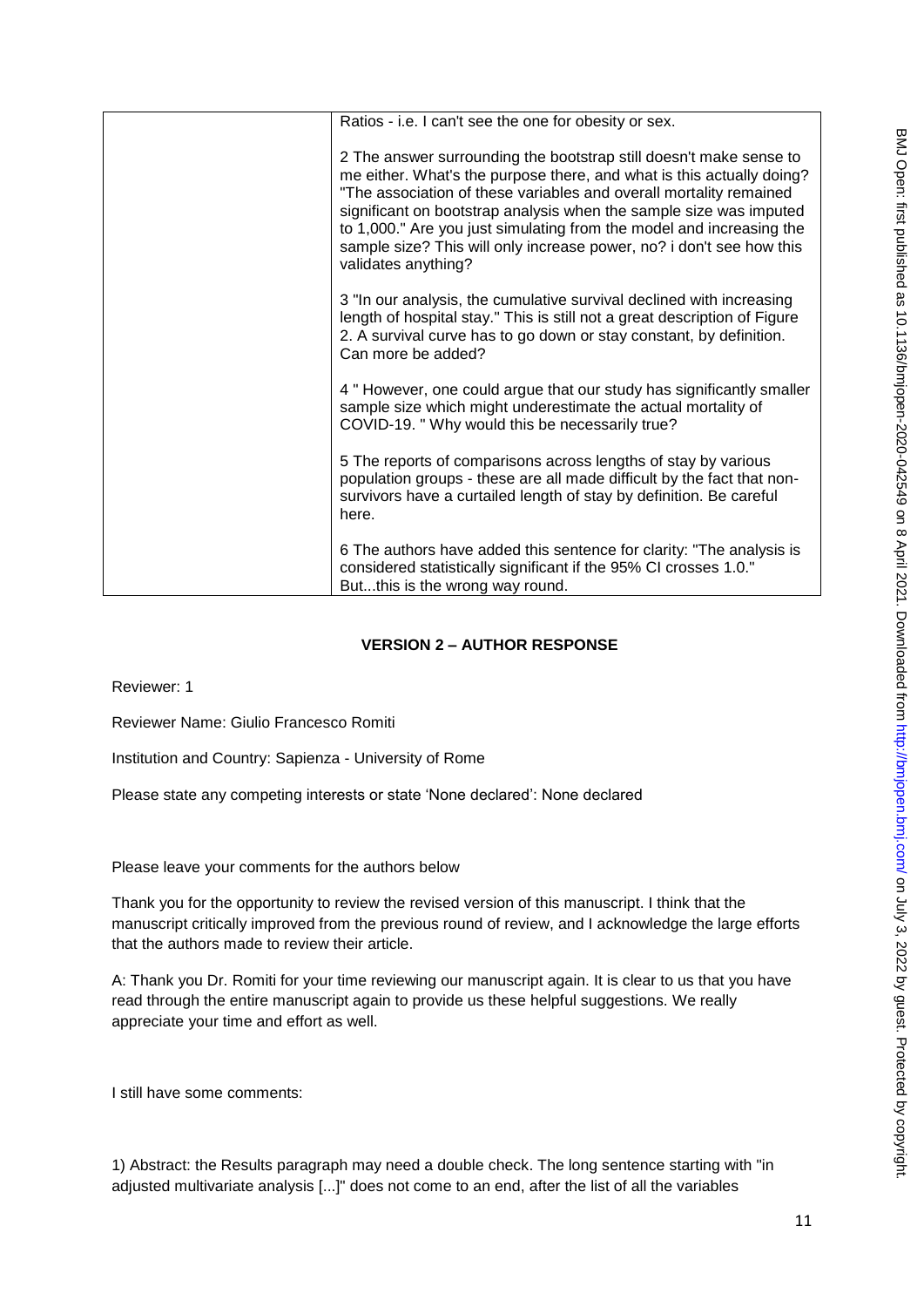associated with mortality which finish with acute kidney injury. Also, I am aware that the abstract word count may represent a limit, but the significance of the relationship of these variables with the outcome should be clearly expressed in the abstract. If you are not able to report the p values/confidence intervals for each variable, please state at least that "all were significantly associated" (or similar), if applicable.

A: Thank you Dr. Romiti for your recommendations. We have edited the Results part of the abstract to, "Several factors were identified from our adjusted multivariate analyses to be associated with inhospital mortality: […]". We also added the 95% confidence interval to each presented variable as the readers will likely want to see them as well. Your recommendation on this is in line with the editor"s recommendation as well. Thank you.

2) Row 301-305. The first sentence ("the efficacy of hydroxycholoroquine with or without azithromyicin has been demonstrated in a recent multicenter [...]") is quite misleading, since the authors themselves state that "in this study [...] the use of hydroxycholoroquine [...] did not improve the clinical outcome". At a first glance, readers may be confused by the first sentence, in which the authors wrote that "the efficacy has been demonstrated". Please change that.

A: Thank you for your suggestion. We have simplified the sentence to avoid misleading the readers. Thus, the sentence was changed to, "A recent multicenter, randomized, open-label, controlled trial in hospitalized patients with mild-to-moderate COVID-19 found that the use of hydroxychloroquine, alone or with azithromycin did not improve the clinical outcome at 15 days compared to the standard treatment.39 Thus, the recommendation for use of hydroxychloroquine was recalled by the Infectious Diseases Society of America (IDSA)". This statement emphasizes our finding that hydroxychloroquine was not associated with improved mortality.

3) Row 86: the term "pre-remdesivir era" may be changed to reflect the fact that remdesivir was already used in selected case at the moment in which those studies were conducted; in its current form, a reader may think that the introduction of remdesivir followed the publication of those articles. The authors may want to rephrase this passage, to reflect more precisely these temporal relationships.

A: Thank you for your sophisticated comment again. We agree with you. Thus, we eliminated the term "pre-remdesivir" and expanded the sentence to, "Although the characteristics of hospitalized COVID-19 patients have been reported in other states, there are some limitations that preclude the generalization of the results toward our patient population. Studies from Washington and California were conducted and published during an early stage of the pandemic where treatment options, such as remdesivir or dexamethasone, were not recommended as the standard of care. In addition, multivariate analysis was not performed in the New York City cohort."

Reviewer: 2

Reviewer Name: Mark Rutherford

Institution and Country: University of Leicester

Please state any competing interests or state "None declared": None declared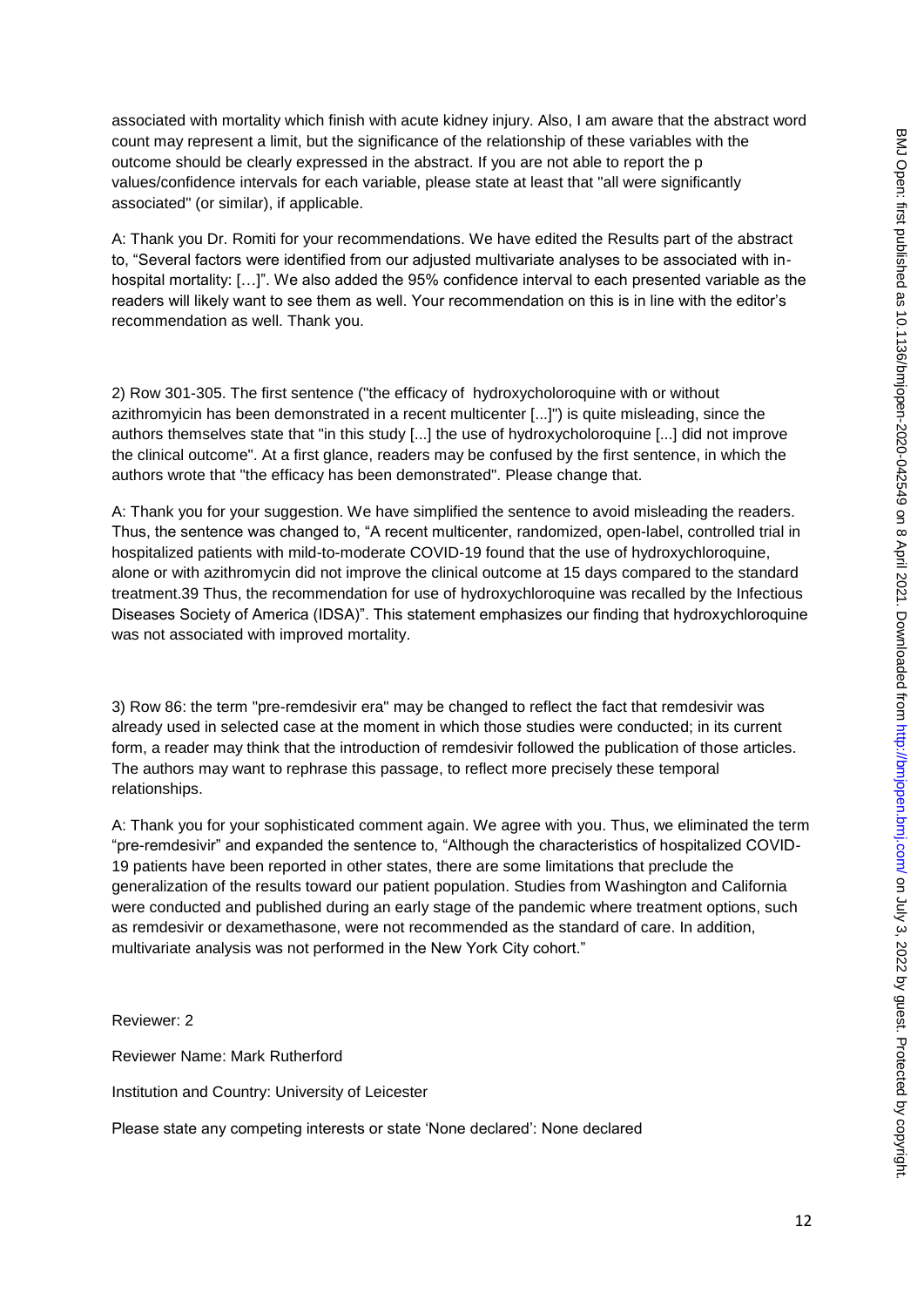Please leave your comments for the authors below

The authors have yet to address some of my previous comments on the manuscript (see below). The authors have a useful data resource to describe the characteristics of hospital patients and look for some associations with mortality (but this study is observational in nature, so any comparisons across groups are made difficult). Also the number of variables simultaneously included with many interrelationships and common pathways makes it difficult to follow all the results. The clarity of the overall approach about what they are then trying to do needs firming up. I have some further comments:

1. To be a confounder a variable must be considered with it's relation to both the outcome and a main exposure - the authors still don't clearly state what the purpose of the models are in this regard(?) and therefore should be careful with the use of the word. Are they simply trying to make models looking at all risk factors possible? Some more careful thought about the relationships between the variables might be useful - some must be highly correlated and this could impact on the reported ORs. On that note, how does Table 3 work? Are the first set of variables also included in the subsequent models surely the Odds Ratio values then change when the other variables are added? Why not give all the Odds Ratios - i.e. I can't see the one for obesity or sex.

A: Thank you for your comment. The reason why we adopted several models for adjustment is because there is NO single model where we can adjust for all the covariates and would be able to escape from the confounding factors. To explain this, take model 2 for example, we know that patients who were treated with azithromycin or hydroxychloroquine had to require oxygen therapy. It is an indication for treatment. Thus, if we only put age, sex, obesity as adjustments in our analysis – the result would not be accurate because we miss an important confounding factor; "the need for oxygen". You are correct. The confounding factor is a variable that associates with BOTH independent variable and dependent variable. In this case, azithromycin or hydroxychloroquine were INdependent variables, and death is the dependent variable. Can "need for oxygen" affect the use of azithromycin or hydroxychloroquine? Yes, absolutely it is the indication for these treatments. Now, can "need for oxygen" affect death? A: Yes, absolutely. Patients with COVID-19 die from respiratory failure and other complications. Thus, we try to group the confounding factors the we know it will impact that variable together and add them in the analysis. The covariates that we chose are not random.

"Are they simply trying to make models looking at all risk factors possible?"

A: No, we are not trying to make models looking at all risk factors possible. If we want to identify as many risk factors as possible, we could have just included age, sex, obesity without considering for other confounding factors that might contribute to death as well – in this case we will have 30 or more significant variables. What we really want is the risk factors that are legit and may impact the clinical practice. That is why we included other factors in each different model. However, please note that basic patient characteristics, such as age, sex, ethnicity, and obesity were included in EVERY model. You can refer to the footnote of Table 3 for reference. If you would like us to use only one model that adjusted for only age, sex, ethnicity, obesity, we would be more than happy to do that if the reviewer 1 and the editor are agreeable with it.

"Some more careful thought about the relationships between the variables might be useful - some must be highly correlated and this could impact on the reported ORs."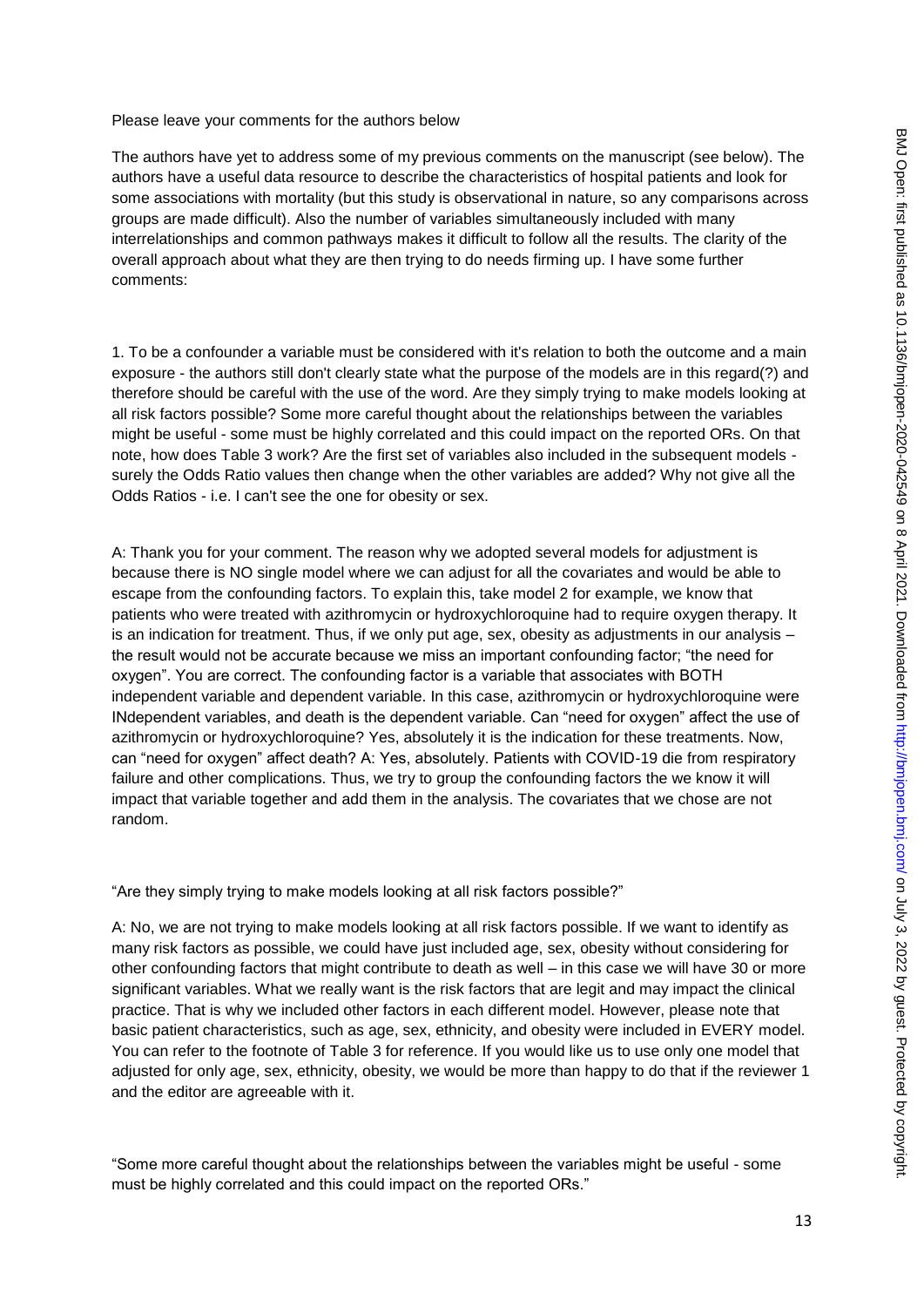A: Yes, the development of each model to analyze the variables was derived from a consensus between the clinicians and our biostatistician in order to avoid potential confounding effect. We have invested a significant amount of time and thought in this process. Again, the variables included in each model are clinically relevant to each variable that we analyzed. Other studies have analyzed their data using different models too to make their findings as impactful as possible. We are not the only one. We apologize that we made you perceive that our choices of covariates included in the analysis were random and non-fundamental – but they are not.

"On that note, how does Table 3 work?"

A: To help you understand Table 3, let"s take model 3 for example. We put "respiratory acidosis" and "steroids therapy" on there. It means that these variables were analyzed when we included age, sex, ethnicity, obesity, asthma/COPD, and need for oxygen therapy as covariates in the logistic regress analysis. Why did we include asthma/COPD and need for oxygen therapy? Because "respiratory acidosis" is an extremely common presentation of asthma/COPD patients and usually "steroids" are used in these patients. These patients tend to require oxygen – that"s why we included "need for oxygen" in the model. Now, take model 4, for example, "CKD" which stands for chronic kidney disease, and "need for oxygen therapy" were the covariates for the analysis of the variable, "acute kidney injury". CKD has a known risk factor to both acute kidney injury (independent variable) and death (outcome). "The need for oxygen therapy" can also impact both acute kidney injury (independent variable) and death (outcome) as well. Thus, including these variables, CKD and need for oxygen is reasonable in the analysis. I am certain that our readers, who are mostly physicians that have clinical background would easily understand the findings demonstrated in Table 3.

"Are the first set of variables also included in the subsequent models"

A: You misunderstood. The model 1-5 are not the stepwise analysis. Each model had a unique set of variables included as adjustments. It is possible that some models may share the same set of covariables – but it is NOT a stepwise thing. For example, note that all models had "age, sex, ethnicity, obesity" as baseline adjustments because these are patient"s baseline characteristics that may associate with death. Thus, we think it is reasonable to include these "basic" variables as adjusting covariates.

"Why not give all the Odds Ratios - i.e. I can't see the one for obesity or sex."

A: Every model is adjusted for at least "age, sex, ethnicity, obesity". Please refer to the footnote of Table 3 for reference. We have provided all the odds ratios in Table 3 already regardless of their statistical significance. If there is a specific way that you would like it to be. Please feel free to let us know. Do you mean why you do not see obesity or sex as "variables" in Table 3? Because they are not statistically significant on univariate analysis (Table 1). We do not perform multivariate analysis on variables that are not significant from the basic Chi square test.

To facilitate our mutual understanding, if you have a certain way that we could do to satisfy you. Please kindly let us know. It is quite broad to debate about this through the review as we are not sure what do you exactly want.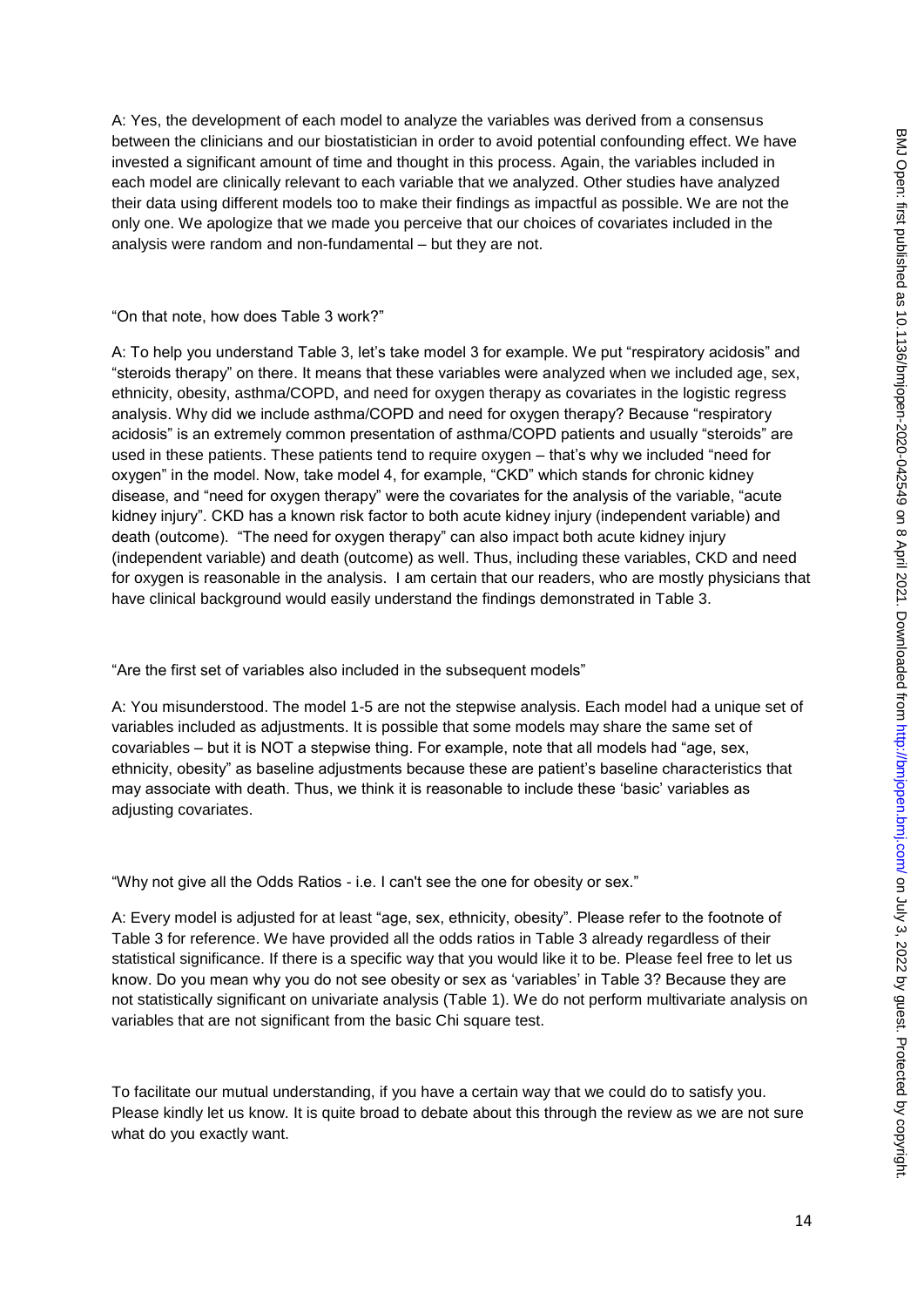2. The answer surrounding the bootstrap still doesn't make sense to me either. What's the purpose there, and what is this actually doing? "The association of these variables and overall mortality remained significant on bootstrap analysis when the sample size was imputed to 1,000." Are you just simulating from the model and increasing the sample size? This will only increase power, no? i don't see how this validates anything?

A: Thank you for your comment. To prevent miscommunication and disagreement, we have deleted the section for sensitivity analysis and bootstrapping. All sentences that mentioned bootstrapping analysis were deleted. Please note that these changes will not affect the findings and results of our study. Thank you.

3. "In our analysis, the cumulative survival declined with increasing length of hospital stay." This is still not a great description of Figure 2. A survival curve has to go down or stay constant, by definition. Can more be added?

A: Thank you for your comment. We have deleted that sentence to avoid confusion to the readers. The remaining paragraph is, "Survival analyses were evaluated using Kaplan-Meier curve of all patients were presented in Figure 2A. The median survival time was 25.0 days with standard error of 7.0. The Kaplan-Meier curves for ICU and no ICU patients were illustrated in Figure 2B."

4. " However, one could argue that our study has significantly smaller sample size which might underestimate the actual mortality of COVID-19. " Why would this be necessarily true?

A: Thank you for your comment. In this context, we are comparing the mortality rate from our study and the study from New York. In New York study, the mortality from COVID is higher. However, to avoid confusion, we have adjusted the sentence to, "Richardson et al found that the overall mortality of 5,700 hospitalized COVID-19 patients from 12 hospitals in New York City was 21%. However, one could argue that our study has a significantly smaller sample size. Our data need confirmation from other studies with a larger sample size."

5. The reports of comparisons across lengths of stay by various population groups - these are all made difficult by the fact that non-survivors have a curtailed length of stay by definition. Be careful here.

A: Thank you for your warning. We understand that the length of stay may be curtailed by nonsurvivor groups. That is why we did not discuss Figure 2C-D in the Discussion. We also included the following sentence in the Limitation, "The length of stay was computed in the Kaplan-Meier analysis to represent the time to death. It is worth noting that the non-survivors had a curtailed length of stay."

6. The authors have added this sentence for clarity: "The analysis is considered statistically significant if the 95% CI crosses 1.0." But...this is the wrong way round.

A: Thank you for your comment. We have modified the statement to, "A 95% CI that crosses 1.0 and a p-value of less than 0.05 is considered statistically significant." Is there a specific way that you would like it this sentence to be?